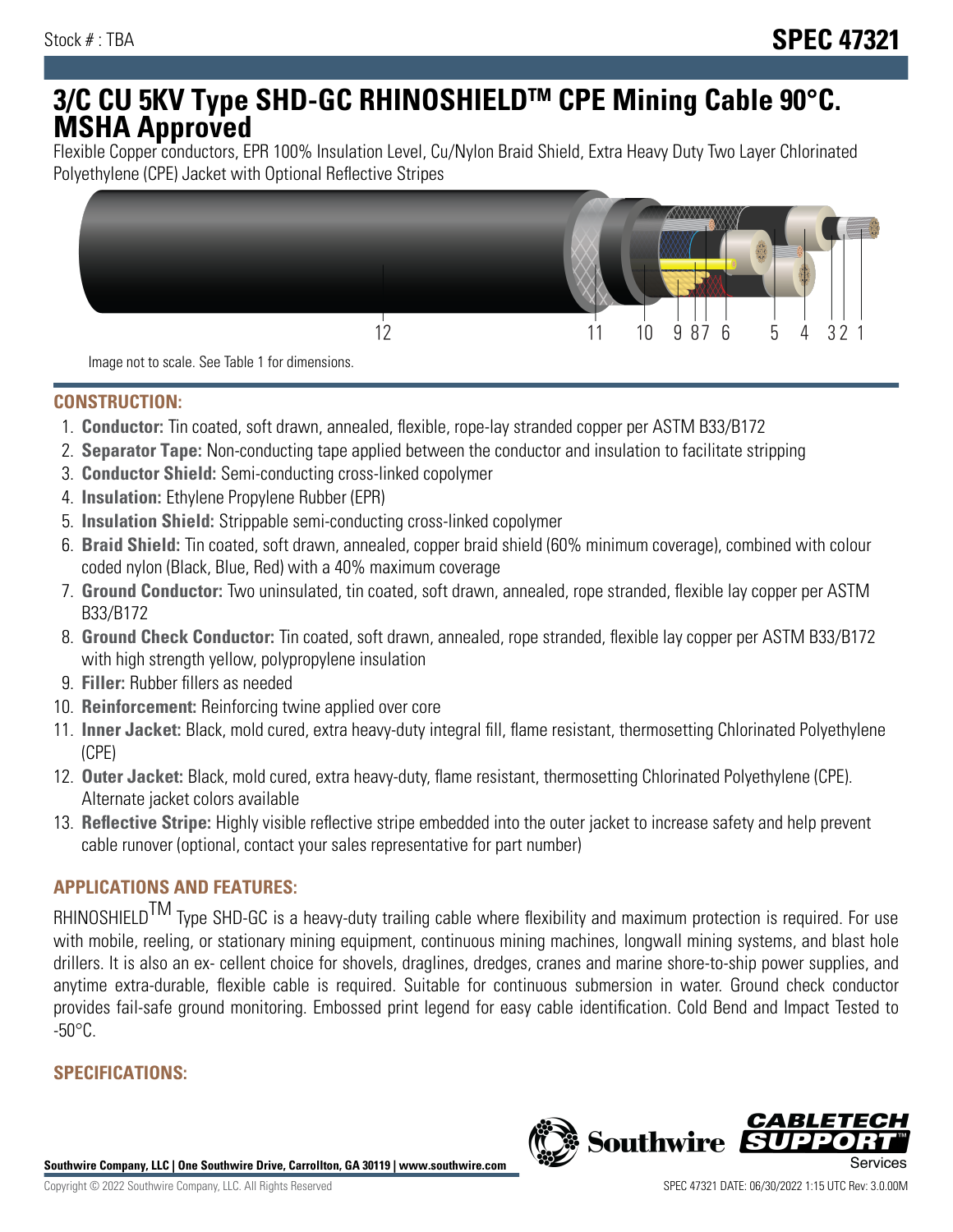- ASTM B33 Standard Specification for Tin-Coated Soft or Annealed Copper Wire
- ASTM B172 Standard Specification for Rope-Lay-Stranded Copper Conductors Having Bunch-Stranded Copper Conductors
- ICEA S-75-381 Portable and Power Feeder Cables for Use in Mines
- CSA Listed File # LL65300 FT1, FT4, FT5 CSA C22.2, No. 96 Portable Power Cables
- MSHA listed: passes MSHA flame test
- Meets or exceeds ICEA requirements as applicable for ICEA S-75-381/NEMA WC 58, ASTM B-3

## **SAMPLE PRINT LEGEND:**

SOUTHWIRE (R) RHINO<sup>TM</sup> BRAND CABLE # AWG CU 3/C EPR TYPE SHD-GC 5000V -50°C 90°C P-07-KA140005 MSHA

Southwire Company, LLC | One Southwire Drive, Carrollton, GA 30119 | www.southwire.com **Second Company, COVID Services** 



**Southwire** 

CABLE